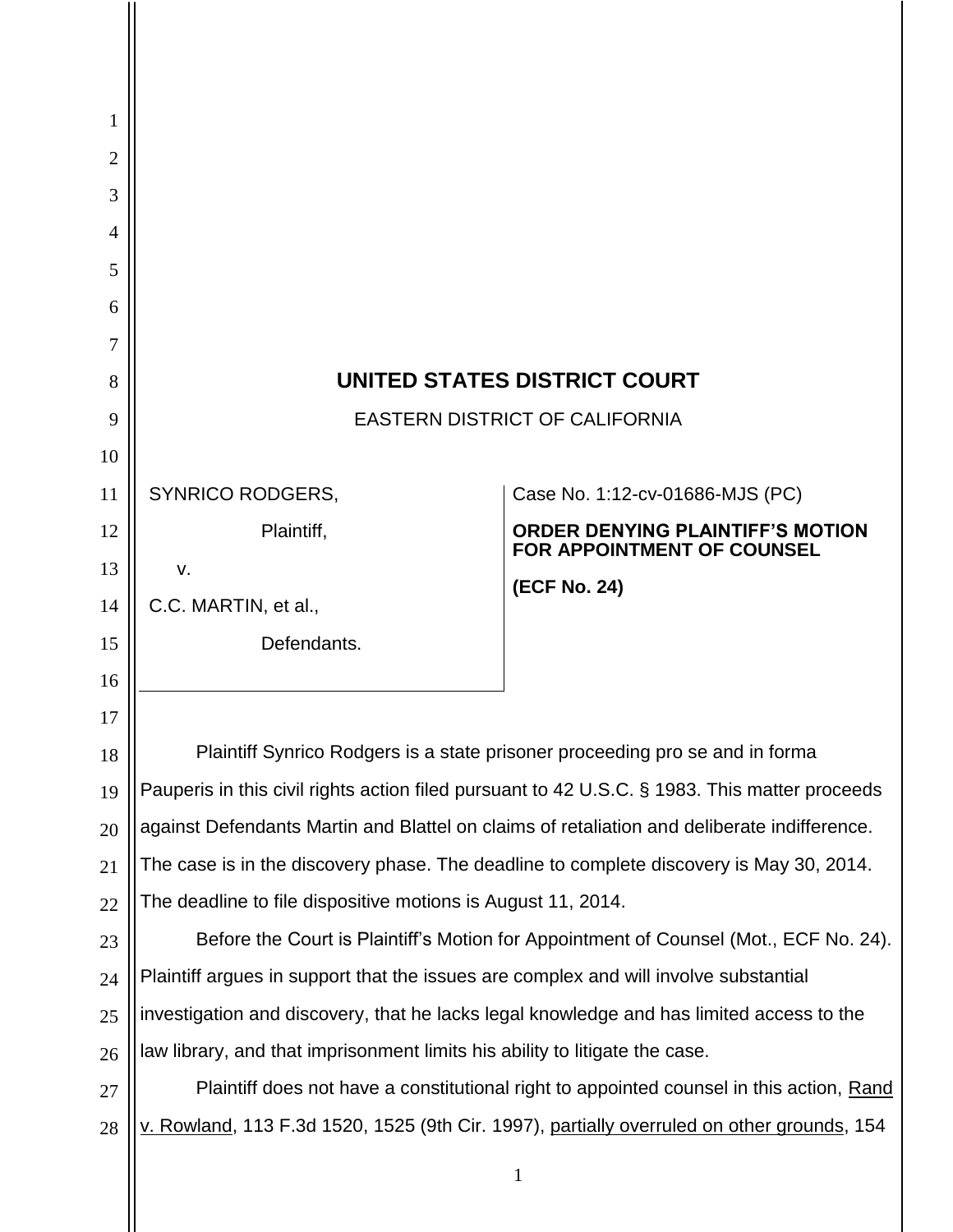1 2 3 4 5 6 7 8 9 10 11 12 13 [F.3d 952, 954 n.1 \(9th Cir.](http://web2.westlaw.com/find/default.wl?mt=Westlaw&db=506&tc=-1&rp=%2ffind%2fdefault.wl&findtype=Y&ordoc=2031174657&serialnum=1998179816&vr=2.0&fn=_top&sv=Split&tf=-1&referencepositiontype=S&pbc=ABA6549A&referenceposition=954&rs=WLW13.04) 1998), and the Court cannot require an attorney to represent Plaintiff pursuant to [28 U.S.C. § 1915\(e\)\(1\).](http://web2.westlaw.com/find/default.wl?mt=Westlaw&db=1000546&docname=28USCAS1915&rp=%2ffind%2fdefault.wl&findtype=L&ordoc=2031174657&tc=-1&vr=2.0&fn=_top&sv=Split&tf=-1&referencepositiontype=T&pbc=ABA6549A&referenceposition=SP%3b06a60000dfdc6&rs=WLW13.04) Mallard v. United States District Court for the Southern District of Iowa, [490 U.S. 296, 298 \(1989\).](http://web2.westlaw.com/find/default.wl?mt=Westlaw&db=708&tc=-1&rp=%2ffind%2fdefault.wl&findtype=Y&ordoc=2031174657&serialnum=1989063357&vr=2.0&fn=_top&sv=Split&tf=-1&pbc=ABA6549A&rs=WLW13.04) In certain exceptional circumstances the Court may request the voluntary assistance of counsel pursuant to [section 1915\(e\)\(1\).](http://web2.westlaw.com/find/default.wl?mt=Westlaw&db=1000546&docname=28USCAS1915&rp=%2ffind%2fdefault.wl&findtype=L&ordoc=2031174657&tc=-1&vr=2.0&fn=_top&sv=Split&tf=-1&referencepositiontype=T&pbc=ABA6549A&referenceposition=SP%3b06a60000dfdc6&rs=WLW13.04) Rand, [113 F.3d at 1525.](http://web2.westlaw.com/find/default.wl?mt=Westlaw&db=506&tc=-1&rp=%2ffind%2fdefault.wl&findtype=Y&ordoc=2031174657&serialnum=1997120424&vr=2.0&fn=_top&sv=Split&tf=-1&referencepositiontype=S&pbc=ABA6549A&referenceposition=1525&rs=WLW13.04) However, without a reasonable method of securing and compensating counsel, the Court will seek volunteer counsel only in the most serious and exceptional cases. In determining whether "exceptional circumstances exist, the district court must evaluate both the likelihood of success of the merits [and] the ability of the [plaintiff] to articulate his or her claims pro se in light of the complexity of the legal issues involved." Id. Neither of these factors is dispositive and both must be viewed together before reaching a decision on request of counsel under [section 1915\(d\).](http://web2.westlaw.com/find/default.wl?mt=Westlaw&db=1000546&docname=28USCAS1915&rp=%2ffind%2fdefault.wl&findtype=L&ordoc=2031174657&tc=-1&vr=2.0&fn=_top&sv=Split&tf=-1&referencepositiontype=T&pbc=ABA6549A&referenceposition=SP%3b5ba1000067d06&rs=WLW13.04) Wilborn v. Escalderon, [789 F.2d 1328, 1331 \(9th Cir.](http://web2.westlaw.com/find/default.wl?mt=Westlaw&db=350&tc=-1&rp=%2ffind%2fdefault.wl&findtype=Y&ordoc=2031174657&serialnum=1986134496&vr=2.0&fn=_top&sv=Split&tf=-1&referencepositiontype=S&pbc=ABA6549A&referenceposition=1331&rs=WLW13.04) 1986); Palmer v. Valdez, [560 F.3d 965, 970 \(9th](http://web2.westlaw.com/find/default.wl?mt=Westlaw&db=506&tc=-1&rp=%2ffind%2fdefault.wl&findtype=Y&ordoc=2031174657&serialnum=2018419672&vr=2.0&fn=_top&sv=Split&tf=-1&referencepositiontype=S&pbc=ABA6549A&referenceposition=970&rs=WLW13.04)  Cir. [2009\).](http://web2.westlaw.com/find/default.wl?mt=Westlaw&db=506&tc=-1&rp=%2ffind%2fdefault.wl&findtype=Y&ordoc=2031174657&serialnum=2018419672&vr=2.0&fn=_top&sv=Split&tf=-1&referencepositiontype=S&pbc=ABA6549A&referenceposition=970&rs=WLW13.04)

14 15 16 17 18 19 20 The burden of demonstrating exceptional circumstances is on the Plaintiff. See Palmer, [560 F.3d at 970](http://web2.westlaw.com/find/default.wl?mt=Westlaw&db=506&tc=-1&rp=%2ffind%2fdefault.wl&findtype=Y&ordoc=2031174657&serialnum=2018419672&vr=2.0&fn=_top&sv=Split&tf=-1&referencepositiontype=S&pbc=ABA6549A&referenceposition=970&rs=WLW13.04) (plaintiff "has not made the requisite showing of exceptional circumstances for the appointment of counsel"); accord, [Alvarez v. Jacquez,](http://web2.westlaw.com/find/default.wl?mt=Westlaw&db=6538&tc=-1&rp=%2ffind%2fdefault.wl&findtype=Y&ordoc=2031174657&serialnum=2024669862&vr=2.0&fn=_top&sv=Split&tf=-1&referencepositiontype=S&pbc=ABA6549A&referenceposition=831&rs=WLW13.04) 415 F. App'x [830, 831 \(9th Cir.](http://web2.westlaw.com/find/default.wl?mt=Westlaw&db=6538&tc=-1&rp=%2ffind%2fdefault.wl&findtype=Y&ordoc=2031174657&serialnum=2024669862&vr=2.0&fn=_top&sv=Split&tf=-1&referencepositiontype=S&pbc=ABA6549A&referenceposition=831&rs=WLW13.04) 2011) (plaintiff "failed to show exceptional circumstances"); Simmons v. Hambly, [14 F. App'x 918, 919 \(9th Cir.](http://web2.westlaw.com/find/default.wl?mt=Westlaw&db=6538&tc=-1&rp=%2ffind%2fdefault.wl&findtype=Y&ordoc=2031174657&serialnum=2001619804&vr=2.0&fn=_top&sv=Split&tf=-1&referencepositiontype=S&pbc=ABA6549A&referenceposition=919&rs=WLW13.04) 2001) (same); [Davis v. Yarborough,](http://web2.westlaw.com/find/default.wl?mt=Westlaw&db=6538&tc=-1&rp=%2ffind%2fdefault.wl&findtype=Y&ordoc=2031174657&serialnum=2026554093&vr=2.0&fn=_top&sv=Split&tf=-1&referencepositiontype=S&pbc=ABA6549A&referenceposition=602&rs=WLW13.04) 459 F. App'x [601, 602 \(9th Cir.](http://web2.westlaw.com/find/default.wl?mt=Westlaw&db=6538&tc=-1&rp=%2ffind%2fdefault.wl&findtype=Y&ordoc=2031174657&serialnum=2026554093&vr=2.0&fn=_top&sv=Split&tf=-1&referencepositiontype=S&pbc=ABA6549A&referenceposition=602&rs=WLW13.04) 2011) (plaintiff "did not show the 'exceptional circumstances' required to appoint counsel under [28 U.S.C. § 1915\(e\)\(1\).](http://web2.westlaw.com/find/default.wl?mt=Westlaw&db=1000546&docname=28USCAS1915&rp=%2ffind%2fdefault.wl&findtype=L&ordoc=2031174657&tc=-1&vr=2.0&fn=_top&sv=Split&tf=-1&referencepositiontype=T&pbc=ABA6549A&referenceposition=SP%3b06a60000dfdc6&rs=WLW13.04)").

21 22 23 24 In the present case, the Court does not find the required exceptional circumstances. The Court cannot make a determination at this stage of the litigation that Plaintiff is likely to succeed on the merits. The retaliation and deliberate indifference claims alleged do not appear to be novel or unduly complex. The facts alleged to date appear straightforward.

25 26 27 Even if it is assumed that Plaintiff is not well versed in the law and that he has made serious allegations which, if proved, would entitle him to relief, his case is not exceptional. This Court is faced with similar cases almost daily.

28

The papers filed by Plaintiff in this case reflect an appreciation of the legal issues

2